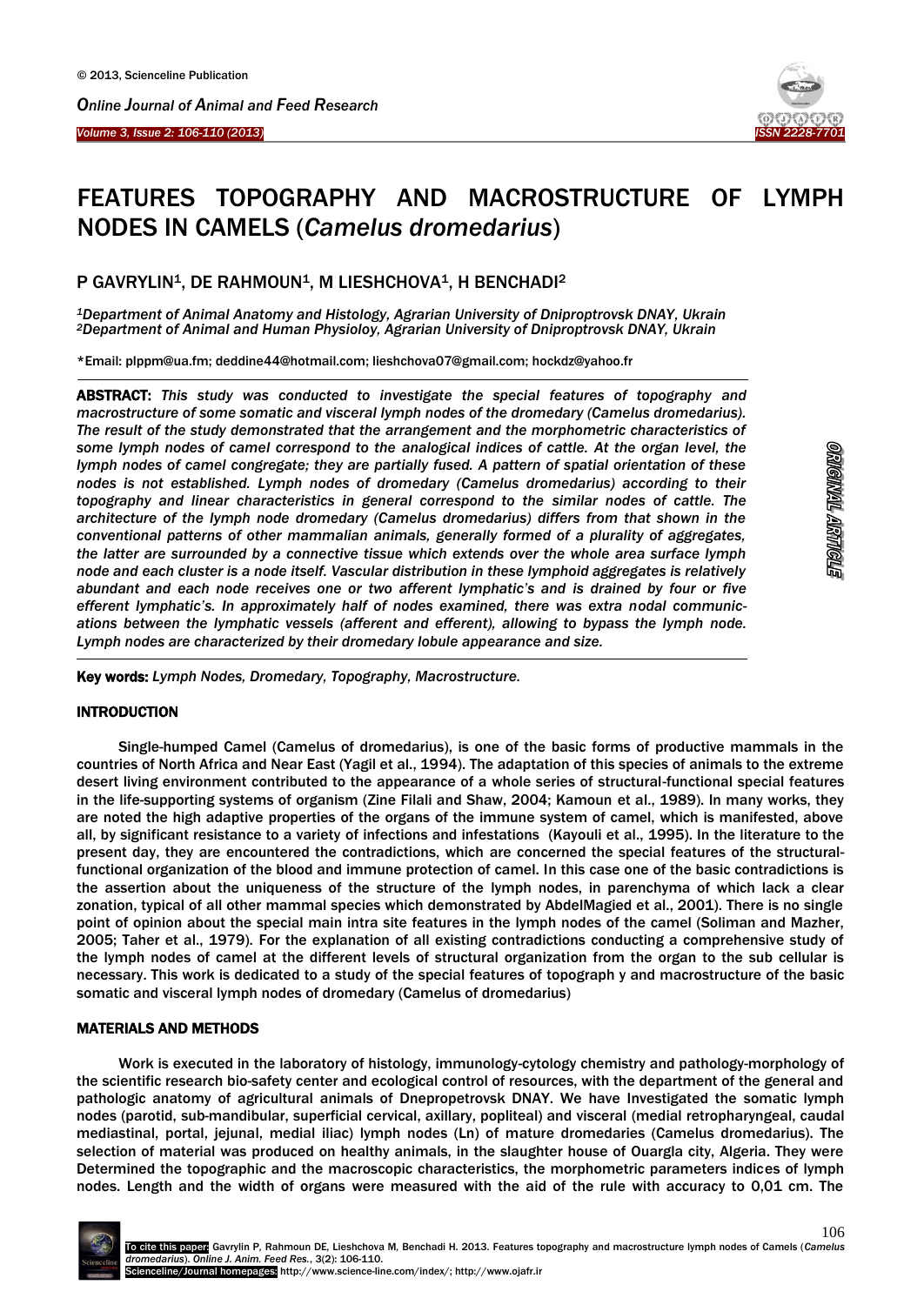absolute mass of organs was determined with the aid of the analytical balance KERN-440-35A. Numerical data were processed with the use of a standard program packet "statist SF".

#### RESULTS AND DISCUSSION

The results of our studies demonstrate the lymph nodes congregate, formed as a result of the partial union of smaller units, which gives to units' characteristic lobulation (Figure 1). In our studies we did not reveal any specific regularity in the arrangement of the separate nodes (small units) within the limits of the congregate. The forming congregate units grow together predominantly by their sides. In this case in each lymph node unit, we can see thickenings of capsule, oriented in different directions, and clearly are distinguished.



Figure1. Sub mandibular lymph node of mature dromedary (Camelus dromedarius): Common form (tuberosity of surface); View of section (lobulation).

Among the somatic units studied, Smaller sizes among the somatic lymph nodes relative have superficial cervical and sub-mandibular nodes. Superficial cervical lymph nodes are constant, oval- elongated form. These lymph nodes are located cranioventrally, from the humeral joint, covered with brachio-cephalic and brachioatlantum muscles (Table1).

## Table 1 - Absolute and relative mass of some somatic and visceral lymph nodes in mature camel ( $M\pm m$ )

| <b>Somatical Lymph nodes</b> | $\overline{\mathsf{N}^{\bullet}}$ | Absolute mass, g | Mass ratio, %     |
|------------------------------|-----------------------------------|------------------|-------------------|
| Parotid                      | 12                                | $4,20\pm0.30$    | $0.011 \pm 0.006$ |
| Sub-mandibular               | 8                                 | $8,47{\pm}0,51$  | $0.021 \pm 0.001$ |
| The superficial cervical     | 13                                | $8,66 \pm 0.31$  | $0.020 \pm 0.001$ |
| Axillary                     | 6                                 | $5,53\pm0.43$    | $0.015 \pm 0.001$ |
| <b>Popliteal</b>             | 11                                | $6,43\pm0.31$    | $0.016 \pm 0.001$ |
|                              |                                   |                  |                   |
| <b>Visceral Lymph nodes</b>  | N°                                | Absolute mass, g | Mass ratio, %     |
| The medial retropharyngeal   | 12                                | $10.02 \pm 0.26$ | $0.025 \pm 0.001$ |
| Caudal mediastinal           | 11                                | $20,45 \pm 1,70$ | $0.052 \pm 0.003$ |
| Portal                       | 8                                 | $8,15 \pm 0,24$  | $0.020 \pm 0.001$ |
| Jejunal                      | $\overline{7}$                    | $4.99 \pm 0.46$  | $0.013 \pm 0.001$ |

Outside the units of congregates, covered with capsule consist of dense fibrous connective tissue, and the space between their separate units (lobules) filled with friable cellulose tissue (friable unformulated connective tissue), that gives to the lymph nodes of camel the similarity to the grooved multi-papillary kidney of the mammals or the salivary gland. In general, the lymph nodes of camel have sufficiently dense consistency (dense texture), and their lobulation isperceived even through the skin during the palpation.

Sub-mandibular lymph nodes are sharply lobed (Figure 1). They are Located in the corner of the lower jaw on its medial surface. Dorsally it borders on the mandibular salivary gland, and ventrally with the sublingual and facial veins (Figure 1). The absolute mass of superficial cervical lymph node is: 8,66±0,31 g, sub mandibular: 8,47±0,51 g, mass ratio 0,020±0,001% and 0,021±0,001% respectively. The superficial cervical lymph nodes length reaches7,83±0,34 cm, sub-mandibular: 6,88±0,61 cm, the width 4,71±0,27 cm and 4,53±0,27 cm respectively (Figure 2).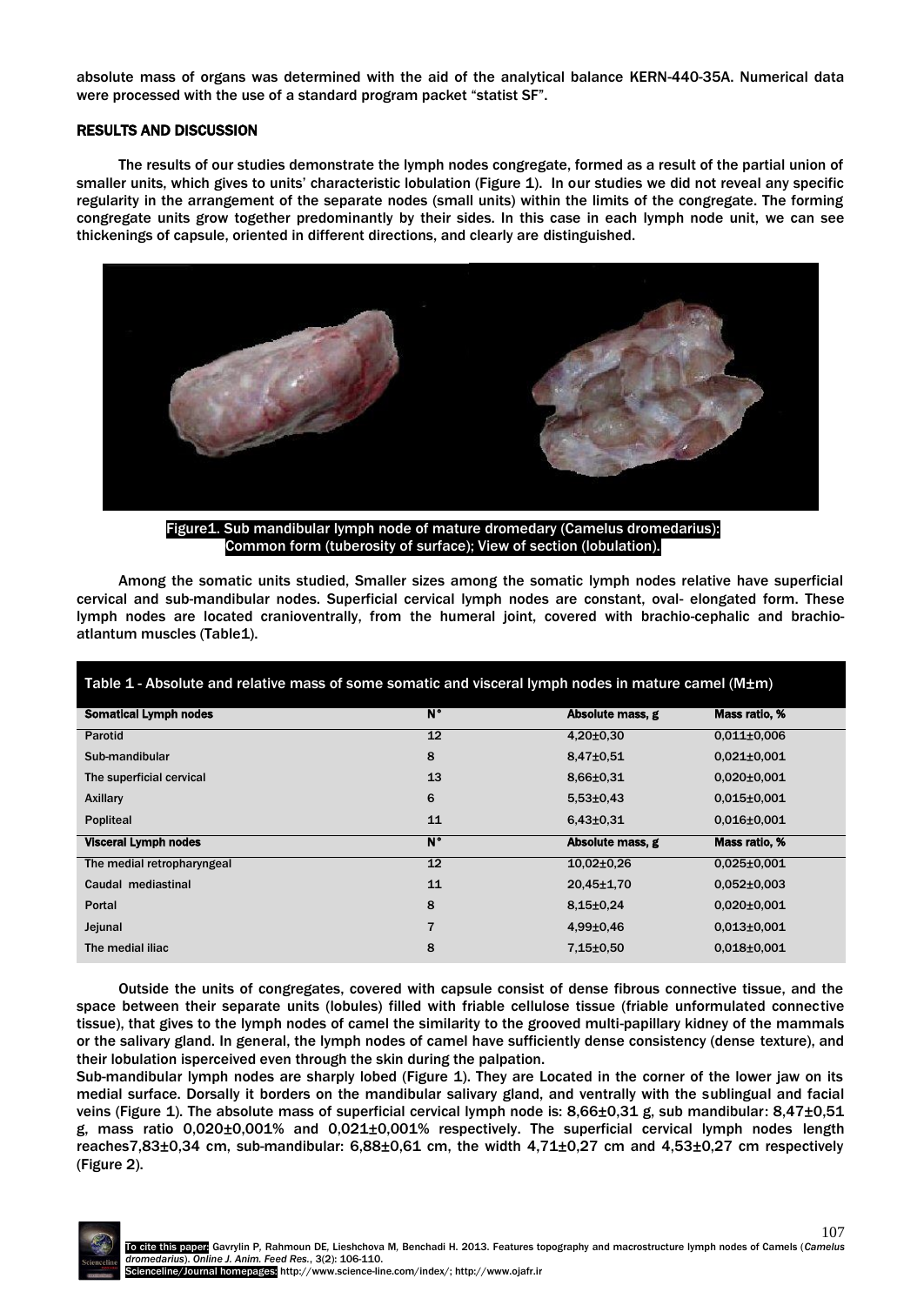

Figure 2. Morphometric indices of some somatical lymph nodes nodes of the camel



Figure 3. Morphometric indices of some visceral lymph nodes of camel (camelus dromedaries)

Parotid lymph node has the smallest morphometric indices among the somatic nodes of the camel. Its absolute mass reaches 4, 20 $\pm$ 0,30 g, with mass ratio - 0,011 $\pm$ 0,006%. The length is 3, 53 $\pm$ 0, 21 cm, but width does not exceed 2, 07±0, 26 cm. Among the camel visceral lymph nodes studied, the maximum size being investigated has the caudal mediastinal lymph node. Its sizes and morphometric characteristics more than twice exceeding the analogous indices of the largest somatic lymph nodes (see tables).

Caudal mediastinal lymph node large, unpaired, has a form of the curved triangle. It is located in the caudal mediastinal on the latero-dorsal surface of oesophagus and the ventral surface of the thoracic aorta. Caudally it reaches the tenth thoracic vertebra, but due to the significant size of some animals may it can be up to the first lumbar vertebra. The absolute mass of caudal mediastinal lymph nodes, reaches 20,45±1,70 g, with mass ratio - 0,052±0,003%. Average length reaches 26,75±1,58 cm, width exceed 17, 33±1,26 cm (Figure 3).

The largest of lymph nodes in camel appears medial retropharyngeal. It's the paired, lobule, divided into two parts. It will be Stir in the cranial section of neck, along the sides of the lower part of the pharynx. The dorsal surface of lymph nodes is divided by the groove, in which passes the carotid artery. The medial retropharyngeal lymph nodes absolute weighs: 10, 02±0,26 g with relative weight 0,025±0,001%.

The morphometric indices vary between 7,32±0,29 cm in length and 6,06±0,28 cm in width. Average values of mass and linear measurements are characteristic of lymph nodes of organs and walls of abdominal cavity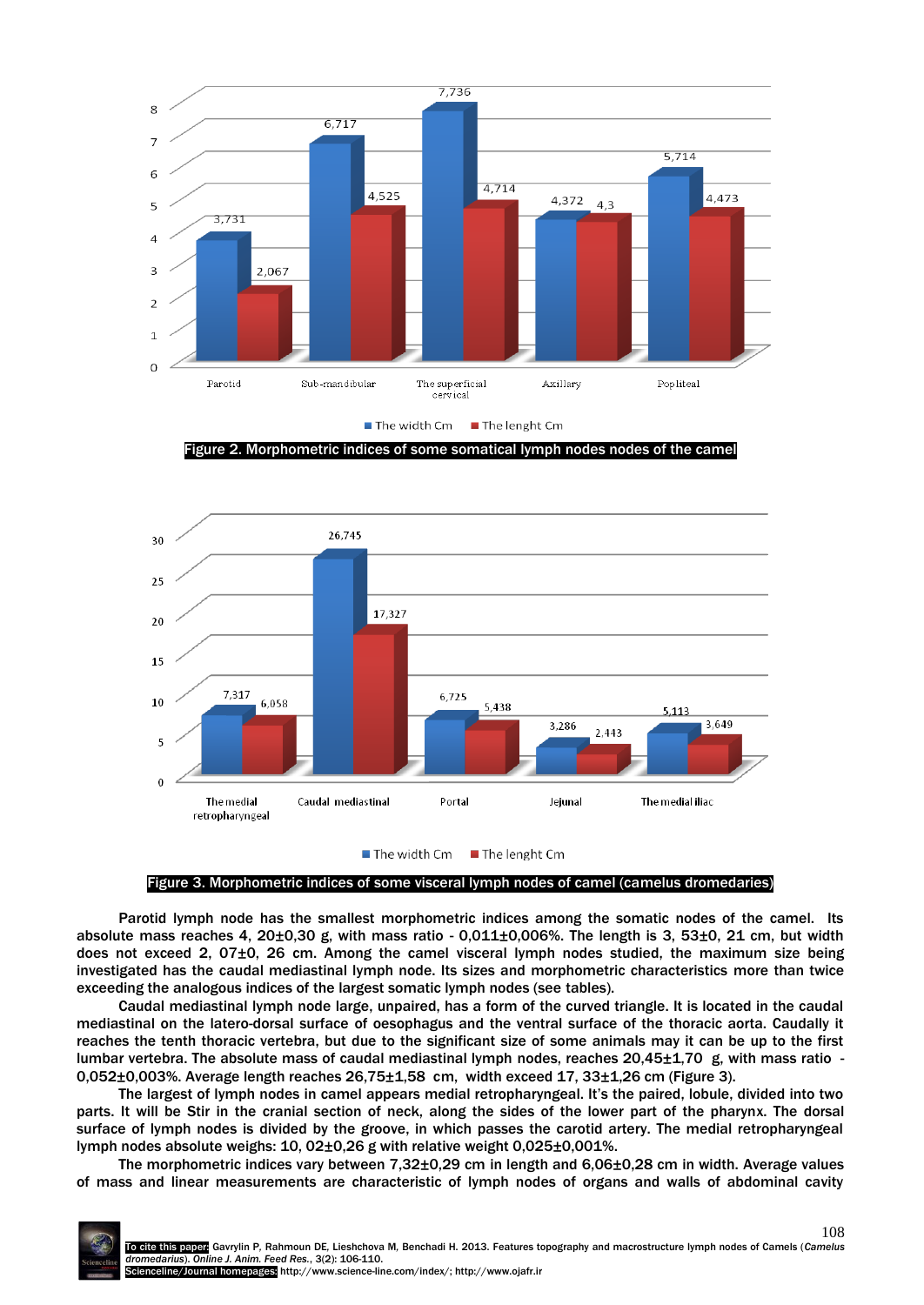(hepatic and medial iliac nodes). The hepatic lymph nodes, which can be inconstant, the extra hepatic and the additional lymph nodes are located in the site of attachment to the small gland in the groove, around the portal vein; it is partially hidden in the pancreas.

The medial iliac lymph node of the camel consists of two assemblies (large and small). This relatively large, with the bumpy surface, they lie on the small lumbar muscle at the corner formed by external and internal iliac arteries. Left medial iliac lymph node sometimes merges with the sacral lymph node. The absolute mass of the hepatic of lymph nodes reach 8,15±0,24 g and of the medial iliac: 7,15±0,50 g, which composes 0,020±0,001 and 0,018±0,001% respectively from the mass of the body of animal. The length of the hepatic of lymph nodes reaches 6,73±0,16 cm, and the medial iliac of 5,11±0,32 cm, the width vary respectively 5,44±0,08 and 3,65±0,28 cm.

The jejunum lymph nodes are most numerous among the nodes of the abdominal cavity of camels. These groups are circular or oval lymph nodes, which are located along the attachment of the mesentery to the small intestine. Absolute mass of largest jejunum lymph nodes reach 4, 99±0,46 g, which corresponds to 0,013±0,001% of the mass of the body of camel. Length does not exceed 3, 29±0,29 cm, but the width of 2,44±0,21 cm. The results of our study obtained, suggest that the topography of the investigated lymph nodes of dromedary (Camelus dromedarius), generally corresponds to the same in cattle (Анатомія свійських тварин, 2001; Цюнская et al., 1965). Some differences touch the medial retropharyngeal lymph nodes. These nodes are connected with the head and the neck in this species of mammals. As a result, the lymph nodes are not located on the dorsal wall of the pharynx, as in other mammals, but on its latero-ventral surface in the cranial division of the cervical region.

Some special features touch the typical arrangement of the popliteal lymph nodes of camel, in comparison with similar lymph node in cattle; they are displaced distally and are located on the caudal surface of the tendon of gastrocnemius muscle. Caudal mediastinal lymph node in camel is much more developed than that of cattle. This node is clearly delimited from middle mediastinal of lymph nodes. Macroscopically, the structure of the lymph nodes of camel largely similar degree analogous to the nodes in horses, the findings of this study are in agreement with the one shown in Анатомія свійських тварин (2001). Unlike horses in which small units within particular central nodes are absolutely isolated independent organs, in camel, they grow into different degree together between themselves forming congregate of lymph node; In this case, in spite the fusion of the individual sections of parenchyma of nodes, their gates remain in the majority of the cases isolated. This result is in agreement with Taher et al. (1979) and Soliman and Mazher (2005).

Some author indicates the similarity of the macroscopic structure of the lymph nodes of camel with the relevant domestic pigs, these lymph nodes are also formed as a result the consolidations of separate small units. However, it should be noted that the degree of fusion of nodes in a single organ of pig is more expressed, in consequence of which they greater resemble to tuberous conglomerations, than congregate, which is characteristic for the lymph nodes of camel (Тішкіна, 2007; Гаврилин et al., 2007).

We also know that because of the special arrangement of the efferent lymph nodes and lymph movement in pigs occurs in the "opposite" direction from the portal sinus to the boundary (Тішкіна, 2007). The data about the nature of the dynamic of lymph in the nodes of the camel are contradictory. Information about the fact that the bearing and efferent lymphatic vessels in the lymph nodes of camel were found in one and the same section of their capsule, on the convex surface of nodes, will not be coordinated with the current ideas brought by Taher (1963) and Soliman and Mazher (2005). About the principles of the circulation of lymph in the organism of mammals and require conducting the additional studies.

The linear characteristics of the lymph nodes of camel (Camelus dromedarius) mostly vary in the same limits, as the lymph nodes of cattle with an appropriate body weight, the result agree with Гаврилін (2000). According to the data of Шура И.В, some visceral lymph nodes of camel (caudal mediastinal, medial iliac) are developed to greater extent, which is probably caused by the higher degree of the functional activity of unites under the conditions of the living environment of characteristic for the dromedaries.

#### **CONCLUSIONS**

The lymph nodes of dromedary (Camelus dromedarius) according to their topography and linear characteristics in general correspond to the similar nodes of cattle and macroscopic structure- they occupy the intermediate position between the corresponding lymphatic organs of horse and pig. Macroscopically, the lymph nodes of camel congregate; they are partially fused, structural-functional units (small units) without evidence of the specific attitude.

#### ACKNOWLEDGEMENTS

The authors wish to thank the slaughter house of Ouargla in south of Algeria for support and aid, and the bio safety laboratory of the agrarian university of Dnepropetrovsk for assistance with statistical analysis.

#### **REFERENCES**

Abdel-Magied EM. M-Taha AA. Al-Qarawi AA (2001). Parotid, mandibular and lateral retropharyngeal lymph nodes of the dromedary (Camelus dromedarius) /Anatomy, Histology, Embryology (August 2001), 30 (4): 199-203.